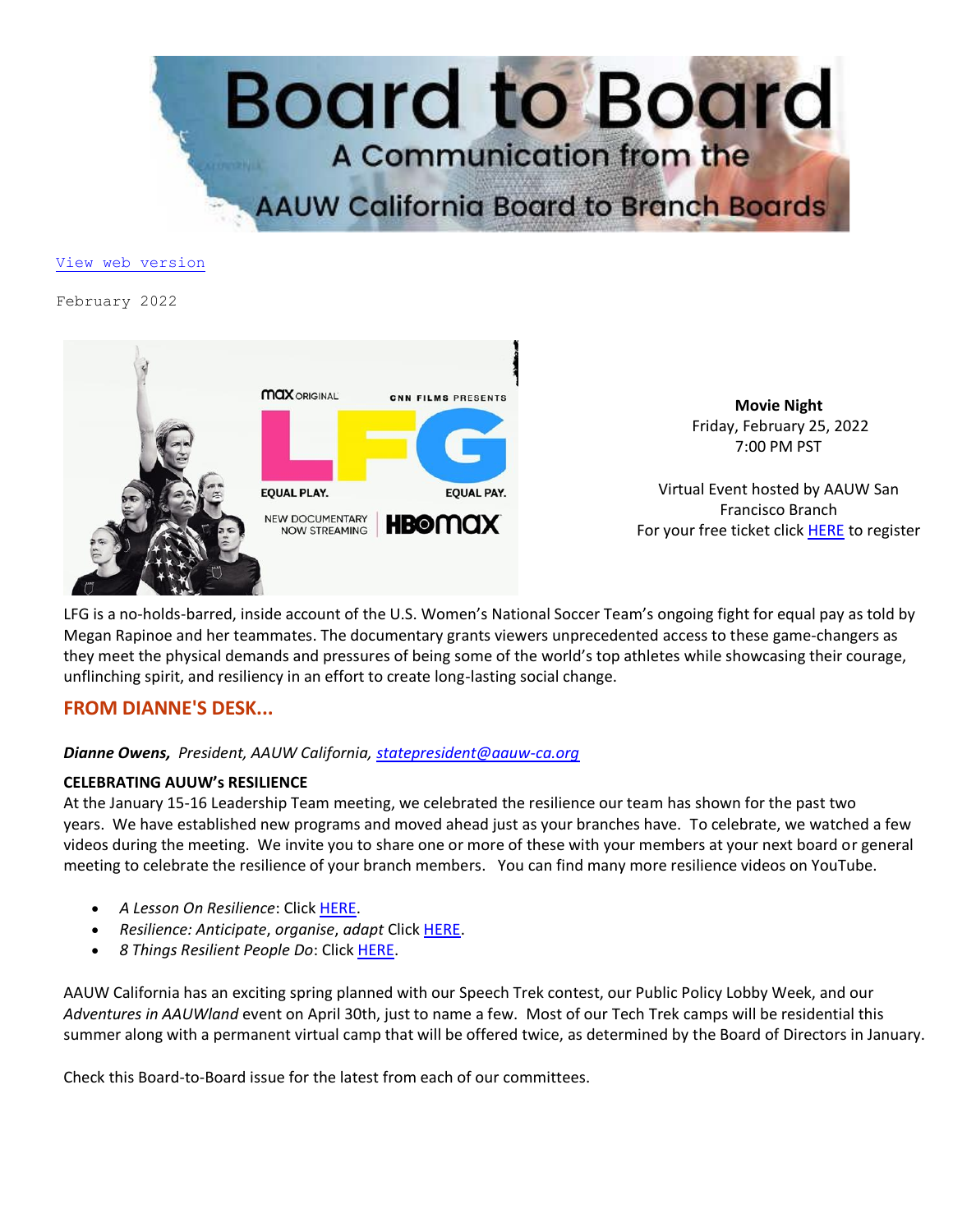### **What's Happening in Washington?**

The AAUW Board of Directors and staff want you to know:

- The "End of Year Matching Campaign" for AAUW Fund was very successful. Thank you!
- A new database system to replace the Membership Services Database will be installed February 4th through February 15th. You will need to wait to enter any data until after February 15th.
- NCCWSL (National Conference for College Women Student Leaders) will be held virtually May 24-26, 2022. Click [HERE](https://bor.aauw-ca.org/sendy/l/eookH0PlDlBfYp3s1iFafA/6LghY3OYBGZJuuMQFj52vQ/dfgaPxvGJLz8aG3dBEde6A) for the registration information. How about sponsoring a college woman or two to attend? The price is right!
- There will be a national election this year to elect candidates for AAUW National's Board of Directors and to vote on bylaw changes. The open membership question will not be on the ballot.
- Don't worry about changing your branch's AAUW green/blue logo to the new red/blue one you see on the AAUW website. The new logos will be rolled out to the branches in the future.

**FUN FACT**: Celebrate TWOSday on 2/22/22! Invite a friend or your significant other to lunch/dinner on this special day!

Have a great month!

Be bold, brave and brilliant,

Dianne

# **AAUW FUND**

*Lynne Batchelor, Secretary, AAUW Fund Committee Chair, [aauwfund@aauw-ca.org](mailto:aauwfund@aauw-ca.org)*

### **HONORING OUR FUND HEROES**

Thank you so much for being a part of California's significant contribution to the national AAUW Fund. Although we fell short of our lofty goal, we did raise \$494,020. Every branch is invited to nominate a person for the State Named Gift Honoree award who has supported the Fund and/or the mission of AAUW. Click [HERE](https://bor.aauw-ca.org/sendy/l/eookH0PlDlBfYp3s1iFafA/6YW0zLUs8RhSGEiSUQHJKQ/dfgaPxvGJLz8aG3dBEde6A) for the application form. The deadline is February 15th. In addition, for every \$750 your branch has contributed, you may designate a Branch Named Gift Honoree. The deadline for these applications is March 1st. Click [HERE](https://bor.aauw-ca.org/sendy/l/eookH0PlDlBfYp3s1iFafA/6YW0zLUs8RhSGEiSUQHJKQ/dfgaPxvGJLz8aG3dBEde6A) for the application form. You have the opportunity to recognize all branch members who donated \$100 or more by clicking [HERE](https://bor.aauw-ca.org/sendy/l/eookH0PlDlBfYp3s1iFafA/vE9ZtWp0oUoak3CDyJTQXg/dfgaPxvGJLz8aG3dBEde6A) to download a certificate. Thank you for all you do to support our fellows and grant recipients. **newsletter?** Yes, include that California

**What I need to know:** AAUW California members made a significant contribution to support AAUW Fund.

**What I need to do:** There are several ways to honor Fund donors: nominate someone for the State Named Gift Honoree, name a Branch Named Gift Honoree, or provide certificates to donors. See the article for requirements.

#### **Should I include this in my branch**

members contributed much support towards AAUW Fund.

# **BRANCH ACTIVITY OF THE YEAR AWARD**

*Sandi Gabe, President-Elect, [bay@aauw-ca.org](mailto:bay@aauw-ca.org)*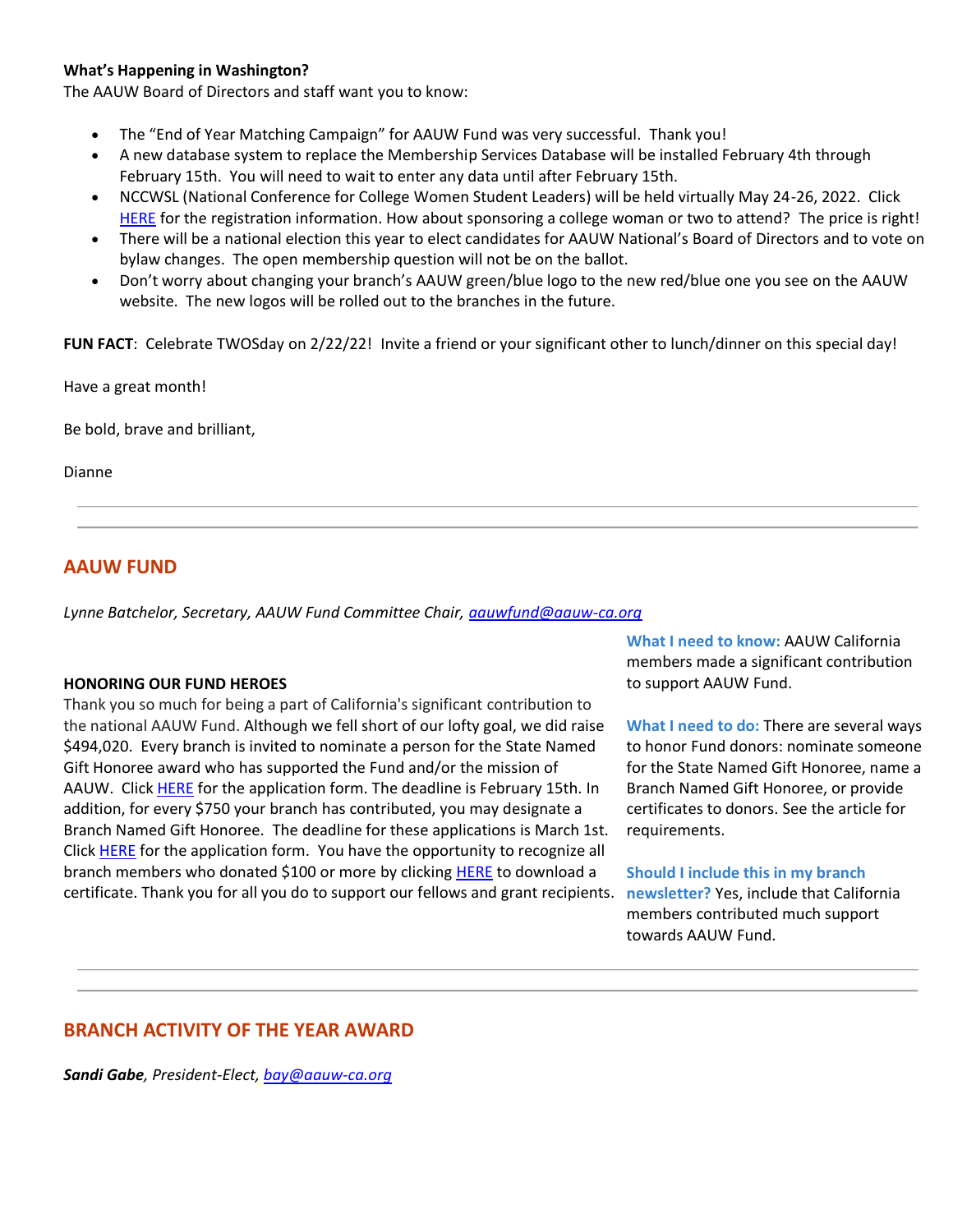#### **ARE YOU READY TO BE RECOGNIZED?**

Has your branch *created a unique and inspiring* mission-based activity in the last year? Did it dazzle your members and your community? If so, we want to hear from you by March 20th, 2022.

Three to five awards will be presented at the 2022 AAUW California Annual Event. You'll be recognized on the state website, on social media, in the *California Connection*, and other AAUW communications.

Submit an individual application for each program you would like considered. You can submit them as soon as the program has concluded.

Click [HERE](https://bor.aauw-ca.org/sendy/l/eookH0PlDlBfYp3s1iFafA/P892uwZrbMOBxL7Ewx2TIaJw/dfgaPxvGJLz8aG3dBEde6A) for more information and to access the application form.

**What I need to know:** Branches may submit a successful mission-based activity for a state award.

**What I need to do:** Submit an application by March 20th.

**Should I include this in my branch newsletter?** No, this information is for branch leaders only.

## **BRANCH AND MEMBERSHIP ASSISTANCE**

#### *Carol Holzgrafe, Director, [branch@aauw-ca.org](mailto:branch@aauw-ca.org)*

### **THE WAY FORWARD: THE VERY LATEST ON BRANCH NEWS AND SOME "HELPFUL HINTS"**

Helpful Hints

- Need ideas for programs or ways to freshen up your branch life? Check out newsletters from other branches! Just reading them can be fun, and sometimes, quite enlightening. Most home pages on branch websites offer links to their newsletters.
- Don't forget those excellent webinars, brought to you by your talented leadership team. Find the list under "Webinars" at the top of the AAUW California home page.
- Interested in finding a branch? Enter "find a branch" in the AAUW-CA.org search box or clic[k HERE](https://bor.aauw-ca.org/sendy/l/eookH0PlDlBfYp3s1iFafA/7639brP3lzQ0Nnrl763yLIZXSA/dfgaPxvGJLz8aG3dBEde6A) and follow the prompts.
- Need information about creating a branch website? Clic[k HERE;](https://bor.aauw-ca.org/sendy/l/eookH0PlDlBfYp3s1iFafA/y1EAqHUF3arEHbWf1g763pXw/dfgaPxvGJLz8aG3dBEde6A) your website will thank you.
- Do you want to understand how active your members are? Click [HERE](https://bor.aauw-ca.org/sendy/l/eookH0PlDlBfYp3s1iFafA/zZ56xNQGwRDNK892y1v57oQQ/dfgaPxvGJLz8aG3dBEde6A) to check out the Participation Tracking Form, a handy tracking tool.
- The Give a Grad a Gift program has ended but you can still do that within your branch.
- Looking for forms and documents? Click **HERE** to find templates for anything from AAUW Fund certificates to Strategic Plan formats (and lots in-between.)

You will find all of the above information, and much more, at the top of the AAUW California Home page under "Branch Tools."

Our AAUW California website can be enormously helpful for most of your issues. Take some time and poke around. You'll be glad you did.

**What I need to know:** The state has many resources that may help you and your branch, including tips for participating in the Five-Star Program.

**What I need to do:** Explore the resources listed above. If your branch is pursuing stars, note the deadline of June 30th to submit an application.

### **Should I include this in my branch**

**newsletter?** If your branch is working toward its five stars, share your progress with your members.

#### **Other News**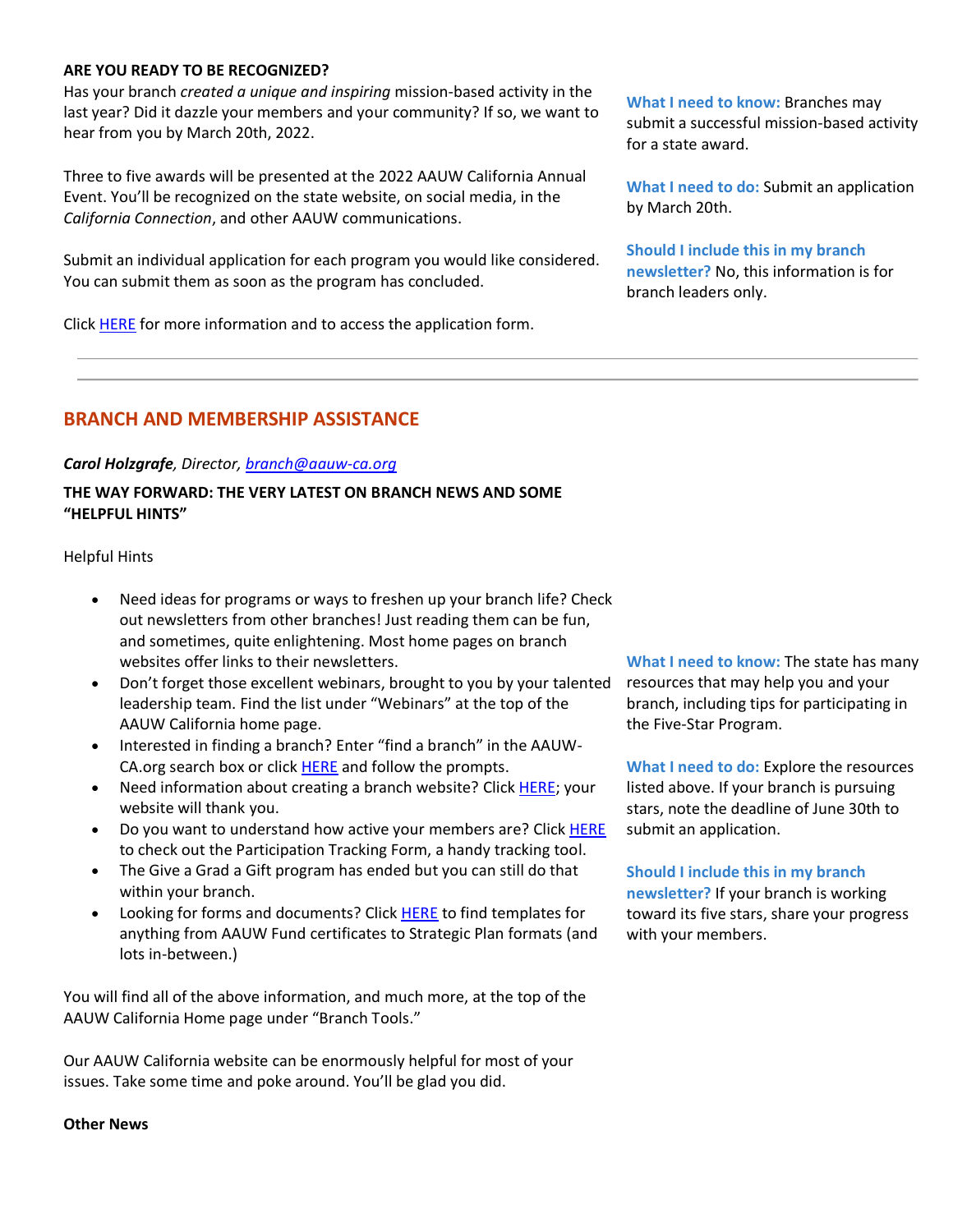National is replacing its Member Services Database (MSD) with new software called "Nimble™." It should be up and running by February 17th. We are promised easier use.

Click [HERE](https://bor.aauw-ca.org/sendy/l/eookH0PlDlBfYp3s1iFafA/vMsxF7763X7GiJt9C0OlJ1zQ/dfgaPxvGJLz8aG3dBEde6A) to see the full COVID-19 meeting policy reminder. You can also find it by clicking on "COVID REMINDER" at the top of the home page of the AAUW California website. Reminders:

- 1. Observe all local and state guidelines. Require (and enforce!) masking even if your state/locality doesn't require it, and observe social distancing.
- 2. Require vaccination/booster for in-person attendance unless prohibited from enforcing the requirement by local law.
- 3. Communicate clearly in event invitations if vaccinations are required and try to provide a virtual option for those not comfortable attending or are unvaccinated (including those who are unvaccinated because of a disability or their religious beliefs).
- 4. Understand meeting venue cancellation charges.

### **Our Stars are Looking Bright!**

How is your Five-Star progress? We would love to hear from you.

We are encouraged to learn that quite a few branches are working on their Five-Star Program requirements. Many are things they do normally; it's just a matter of checking the boxes. Click [HERE](https://bor.aauw-ca.org/sendy/l/eookH0PlDlBfYp3s1iFafA/1GtgS9zdVx0g763NXzGU9AGg/dfgaPxvGJLz8aG3dBEde6A) for more resources.

Click [HERE](https://bor.aauw-ca.org/sendy/l/eookH0PlDlBfYp3s1iFafA/8J0C0xl78aZQikuByUukog/dfgaPxvGJLz8aG3dBEde6A) to download AAUW California's tracking document —a first-rate organizing tool.

Aligning your branch's plan with National's strategic plan can be difficult if you don't have one—and if you don't, you are not alone. However . . .

If you still have trouble, let us know; we can help. Making a plan can be a fine team-building exercise. Click [HERE](https://bor.aauw-ca.org/sendy/l/eookH0PlDlBfYp3s1iFafA/ixAuiXmj9yw5BgBmxxAriw/dfgaPxvGJLz8aG3dBEde6A) and HERE for resources that can help.

Regarding the Legacy Circle requirement: most branches need only add one (1) person. And, since there is no minimum amount to pledge and it is for a VERY good cause, that should be easy. Click [HERE](https://bor.aauw-ca.org/sendy/l/eookH0PlDlBfYp3s1iFafA/tXRxwq66Lh0MNnysJxJD7g/dfgaPxvGJLz8aG3dBEde6A) for more Legacy Circle details.

If you can't make all five stars, do submit whichever sections you have completed. Two to four stars are awfully good too.

The deadline to submit your branch's application is June 30, 2022.

Questions about the Five-Star Program? Ask [branch@aauw-ca.org](mailto:branch@aauw-ca.org) for information about the program for your specific branch or send an email to [fivestar@aauw.org](mailto:fivestar@aauw.org) for general information on the Five-Star Program.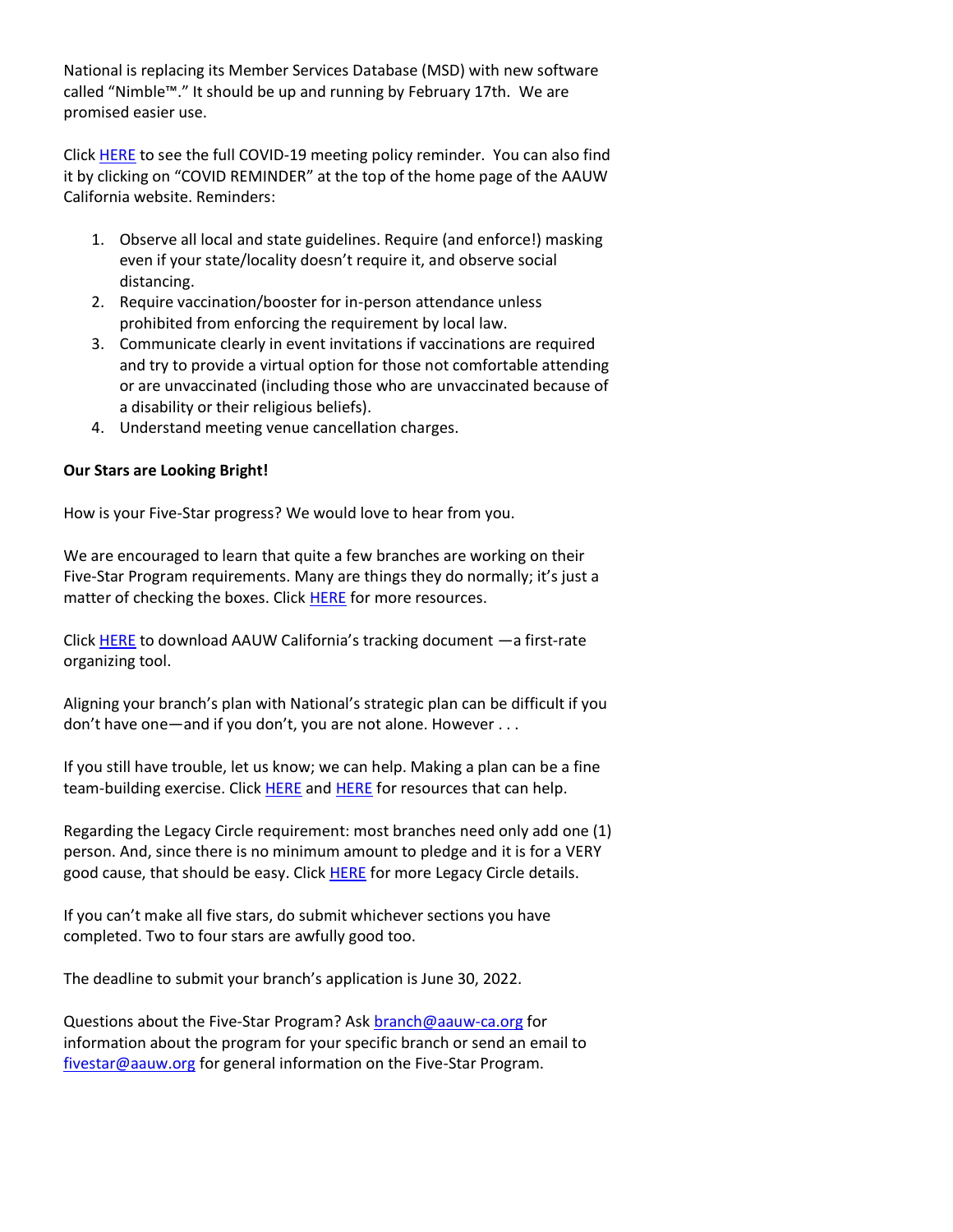You can do this!! Every star you achieve helps AAUW California make its own five stars for the second year—and will boost your members' pride in their branch.

If you have general AAUW questions or those about membership, contact us at [branch@aauw-ca.org](mailto:branch@aauw-ca.org) AND, if you need tech advice, your friendly go-to people can be found at: [webteam@aauw-ca.org.](mailto:webteam@aauw-ca.org)

# **DIVERSITY, EQUITY & INCLUSION**

*Elaine Johnson, Director* and *Janice Lee*, *DEI Committee Co-Chairs [diversity@aauw-ca.org](mailto:diversity@aauw-ca.org)*

### **Submitted by Lenore Gallin, DEI committee member DO UNCONSCIOUS BIASES AFFECT YOUR LIFE?**

While it is well known that people do not always speak their minds, exploring implicit or unconscious bias helps us realize that people do not always know their own minds. Implicit bias refers to the attribution of certain qualities to members of a particular group. Because these biases operate almost entirely on an [unconscious level,](https://bor.aauw-ca.org/sendy/l/eookH0PlDlBfYp3s1iFafA/ojV6MBCtz0zJkZYpEMktfQ/dfgaPxvGJLz8aG3dBEde6A) they are different from prejudices that are intentional and controllable. It is not uncommon for someone to express support for a certain group, behavior, or belief while maintaining the opposite biases on a more unconscious level. Furthermore, implicit biases may not align with the personal identity an individual presents to the public. People can hold positive or negative associations toward their own group and oppose or align themselves with their oppressors or the oppressors of other groups.

The phenomenon of *colorism* or *skin tone bi*as helps us understand how an implicit/unconscious bias for lighter skin affects equity and inclusion in a racially and culturally diverse society. In the aftermath of Black Lives Matter protests, for example, we continue to face the widespread phenomenon of *colorism*. Unlike racial bias, where individuals of one race oppose members of another race, *colorism* can be observed among members of the same ethnic or racial group.

CNN has weighed in on this issue with a new series called "White Lies," which investigates skin whitening practices and the industry that profits from *colorism*. As often happens with *implicit/unconscious bias*, people fail to recognize the contradictory messages that occur when companies virtuesignaling their commitment to Black and Brown lives are manufacturing and marketing products associating lighter skin with privilege, prosperity, and desirability.

Understanding the nature of implicit bias and self-realization promotes meaningful interactions with people of diverse backgrounds and physical characteristics. Opportunities to see others as individuals, not stereotypes, helps to reveal affinities in the differences between people and to build tolerance and understanding through familiarity. The rewards come in new acquaintances, fresh ideas, more successful problem solving, and the prospect of a more inclusive and equitable world view.

**What I need to know:** The state DEI Committee articles offer branches education on complex topics related to diversity, equity, and inclusion.

**What I need to do:** Be sure your branch has appointed a DEI coordinator and advised the state with an email to [webteam@aauw-ca.org.](mailto:webteam@aauw-ca.org)

**Should I include this in my branch newsletter?** Yes, members may find this educational information helpful.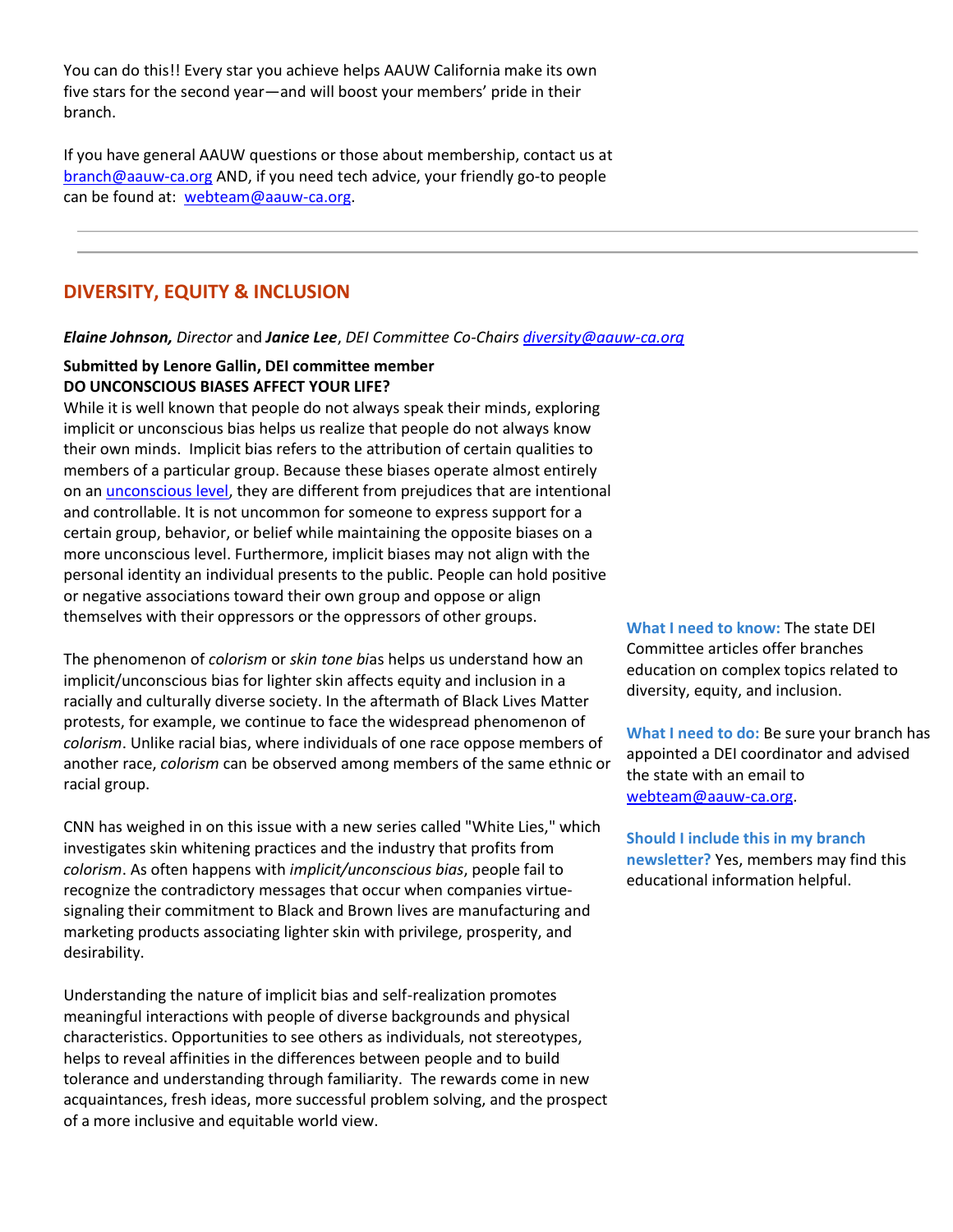We urge everyone to take the Harvard Implicit Association Test by clicking **HERE**. It is a great first step in recognizing we all have implicit biases.

The State DEI Committee means what it says about the importance of "inclusion!" The appointment of a Diversity point person in each branch ensures that we hear your voices and enlists your support in AAUW's bold move to build a more diverse, inclusive, and equitable organization in California.

## **FINANCE**

*Roli Wendorf, Chief Financial Officer, Finance Committee Chair, [cfo@aauw-ca.org](mailto:cfo@aauw-ca.org)*

#### **CHANGES AFOOT**

This month there are several changes coming your way.

#### **Finance Website Reorganization**

The Finance Committee, along with Sandi Gabe, has been working hard on reorganizing the "Branch and IBC Finance" section of the state website. We hope the changes will improve your experience in finding the various resources located there more easily. Sandi and the website team will start putting the changes in later this month. We ask for your patience during the transition.

#### **New Member Database from National**

You're probably already aware that National's Member Services Database (MSD) is being upgraded this month to a new system ("Nimble™"). As a necessary step in the implementation, there will be a blackout period from February 4th through February 15th, during which neither you nor AAUW staff will have access to online applications for renewing memberships, making donations, or logging in to the Member Services Database (MSD).

By the time membership renewals begin on March 16th, we can expect a new experience.

#### **National Membership Dues Increase**

National's membership dues will increase \$5 to \$67 for 2022-2023, out of which \$64 will be tax-deductible. California state dues will remain the same at \$20, but state dues are not tax-deductible.

**What I need to know:** AAUW National is converting to new membership management software and national dues will be increasing for 2022-2023.

**What I need to do:** Be sure your membership chair and treasurer are aware of the blackout period during the transition to the new software. Review your AAUW materials to be sure the new dues amount is reflected.

**Should I include this in my branch newsletter?** You may want to notify branch members of the \$5 increase in national dues.

# **MARKETING**

*Sandi Gabe, President-Elect, Marketing Project manager, [marketing@aauw-ca.org](mailto:marketing@aauw-ca.org)*

### **FROM CORPORATE AMERICA TO ENTREPRENEURSHIP—HOW DO WE TRANSITION?**

**What I need to know:** The next *Lunch and Learn* webinar, aimed at working-age

Our next *Lunch and Learn* continues our exploration of Entrepreneurship. Laura women, will feature a speaker discussing Hall, consultant for WHYZ Partners and former president of Polo Ralph Lauren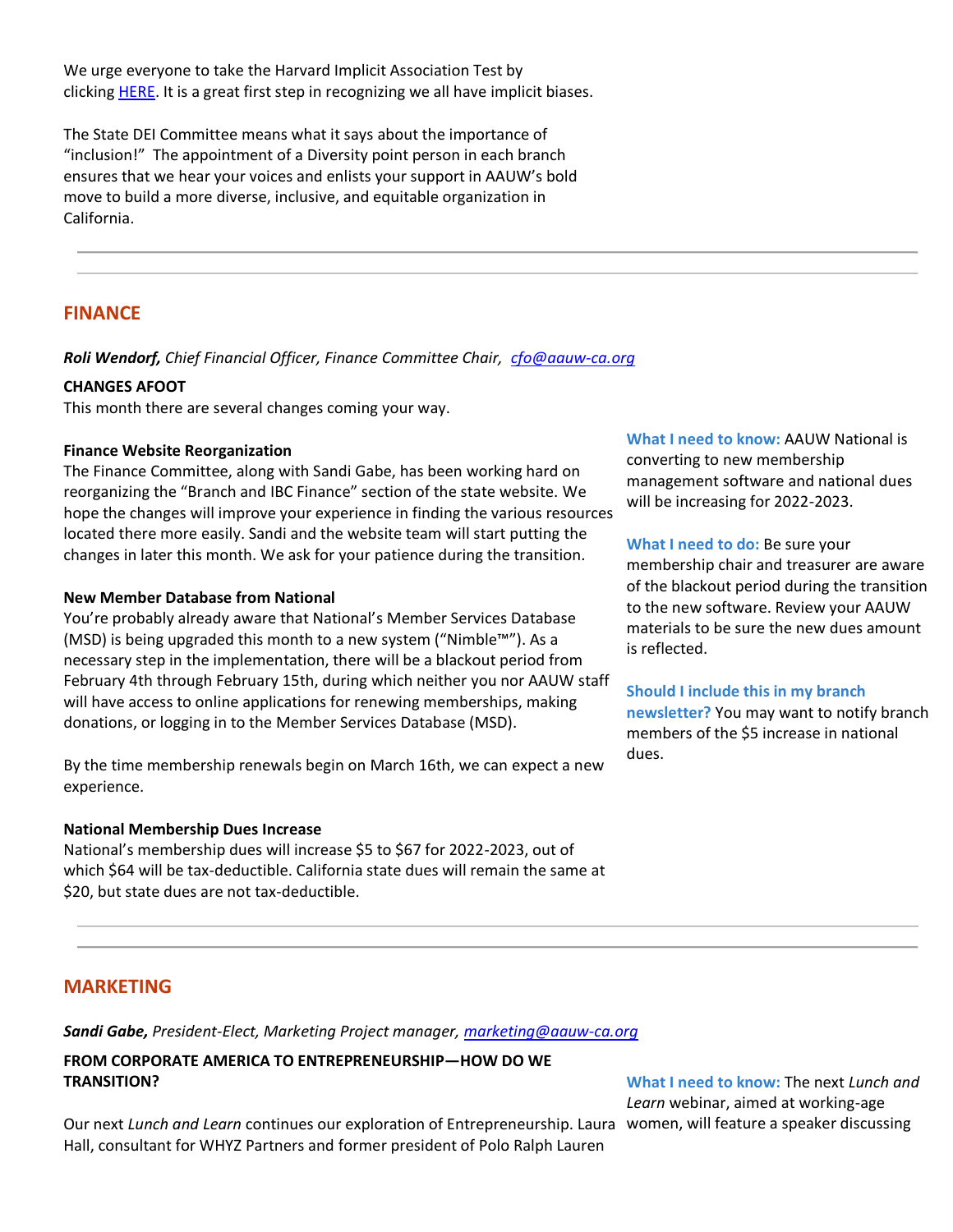Accessories, will discuss how to transition from your comfort zone to your own zone when starting your own business.

This session is part of expanding our outreach to potential members who fall into the working-age group. Please share this message with family, friends, and community members.

Date: February 22nd noon - 12:30 pm. Registration is required. Click [HERE](https://bor.aauw-ca.org/sendy/l/eookH0PlDlBfYp3s1iFafA/bwtAJjQy763HIh3cQLydYHZg/dfgaPxvGJLz8aG3dBEde6A) to register. how to transition out of the corporate world to start your own business.

**What I need to do:** Use your publicity channels to offer this webinar to the community beyond your own branch.

**Should I include this in my branch newsletter?** Yes, and especially encourage your members to share this with nonmembers who might benefit.

# **MARKETING - RETIREMENT AGE RECRUITMENT**

#### *Sharyn Siebert, Director. [mktg-rar@aauw-ca.org](mailto:mktg-rar@aauw-ca.org)*

#### **THE TOOLKITS ARE COMING, THE TOOLKITS ARE COMING**

As you have all been apprised, the Marketing Committee has been working diligently to put together toolkits for branches to help in recruiting and retaining members.

We will soon be forwarding the first installment of this helpful toolkit to all local branches. However, much of the information has already been disseminated through webinars over the past two years that our AAUW California board has made Membership & Marketing (M&Ms) our priority.

Some ideas will be new, and some are tried and true based on past experience.

Here are two examples to encourage you: younger women surveyed by our marketing consultants mentioned that they would join an organization such as ours if it would help them in developing leadership skills. Well, what about them co-leading your branch's Speech Trek contest? Might that develop such skills? The skills don't have to be developed by way of paid work! Newly retired women may be looking for new endeavors that might benefit their community, with their newly found free time. How can a local branch fulfill their desire for meaningful work? – Volunteering with a woman's shelter, for example, as a branch activity.

Stay tuned for receipt of this valuable information.

**What I need to know:** The state Marketing Committee will soon release a toolkit for recruiting and retaining members.

**What I need to do:** Don't forget that many useful ideas for growing membership have been presented in 2020 webinars [HERE](https://bor.aauw-ca.org/sendy/l/eookH0PlDlBfYp3s1iFafA/n9gfeCBHrBYklueuGaXNPA/dfgaPxvGJLz8aG3dBEde6A) and 2021 webinar[s HERE.](https://bor.aauw-ca.org/sendy/l/eookH0PlDlBfYp3s1iFafA/uvr4zii5E8gITaRpu7638LJA/dfgaPxvGJLz8aG3dBEde6A)

**Should I include this in my branch newsletter?** No, this information is for branch leaders only.

# **MARKETING - UNIVERSITY AND ORGANIZATION COLLABORATION**

*Michelle Miller-Galaz, Director, and Donna Lilly, University and Organization Collaboration Co-Chairs [mktg-uoc@aauw](mailto:mktg-uoc@aauw-ca.org)[ca.org](mailto:mktg-uoc@aauw-ca.org)*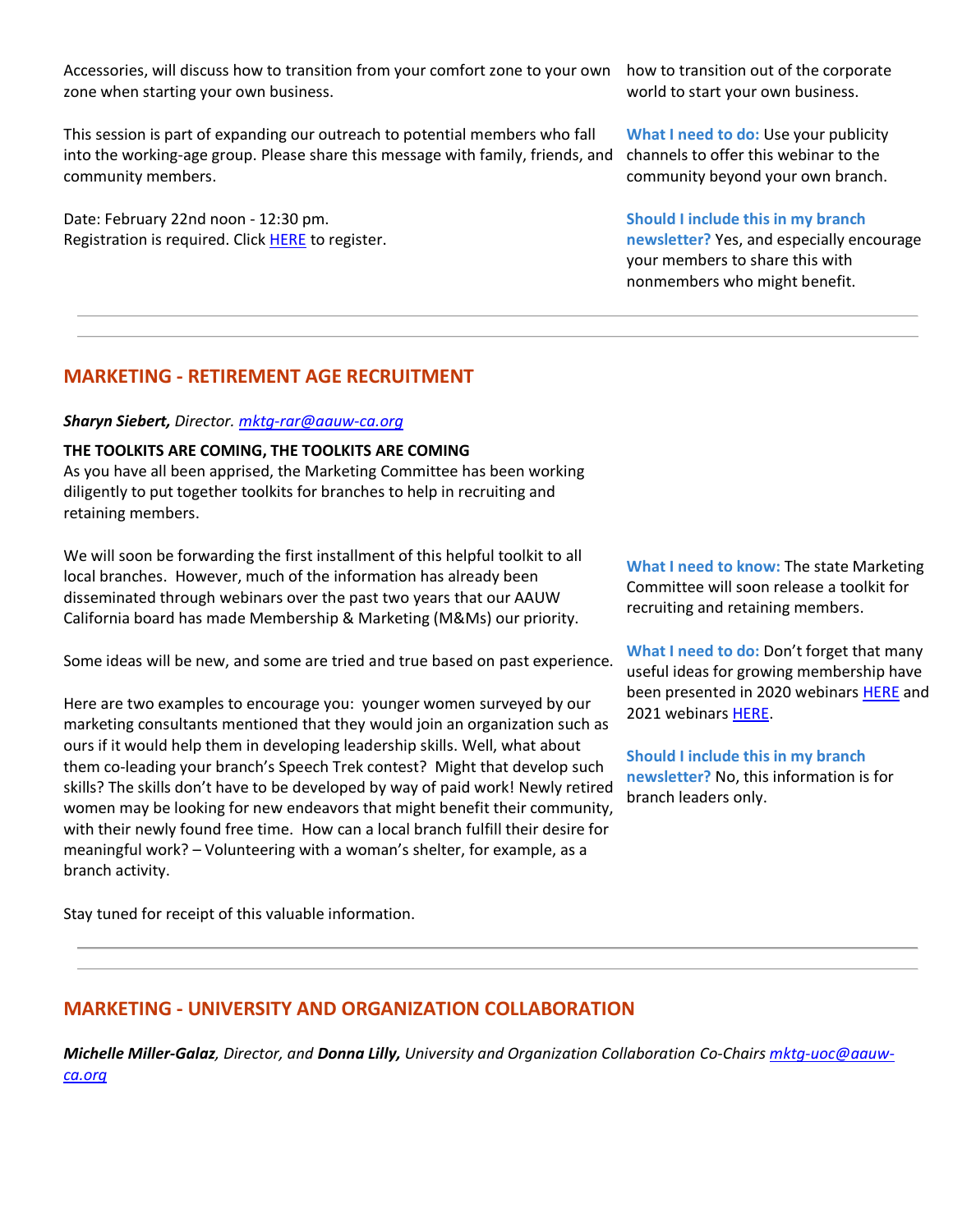Did you know? The Society of Women Engineers (SWE) is the world's largest advocate and catalyst for change for women in engineering and technology.

- SWE has college and university affinity groups and they seek to build membership and community and showcase the importance and impact of community colleges and universities in the STEM landscape.
- The SWE Early Career Professionals Affinity Group (ECP AG) was formed to address the gap from collegiate to professional SWE and equip individuals with the support, resources, and inclusive community to excel in the first ten years of their career.

How to reach SWE? Just Google SWE and your local university/college.

Here are some contact examples:

- UCLA- [http://www.swe.ucla.edu/contact/](https://bor.aauw-ca.org/sendy/l/eookH0PlDlBfYp3s1iFafA/merbOm1Ss1A9aLGZQTTh1A/dfgaPxvGJLz8aG3dBEde6A) email: [swe@seas.ucla.edu](mailto:swe@seas.ucla.edu)
- Cal State Univ, LA [https://calstatela.swe.org/](https://bor.aauw-ca.org/sendy/l/eookH0PlDlBfYp3s1iFafA/V0H9cGxJ3KAX3UsC1BCBYw/dfgaPxvGJLz8aG3dBEde6A) email [swecsula@gmail.com](mailto:swecsula@gmail.com)
- UC San Diego [https://sweucsd.org/](https://bor.aauw-ca.org/sendy/l/eookH0PlDlBfYp3s1iFafA/r4GbD01ZxS8nywS1sOyIfg/dfgaPxvGJLz8aG3dBEde6A) email [swe@eng.ucsd.edu](mailto:swe@eng.ucsd.edu)
- CSU Northridge (CSUN SWE) [csunswe.org](https://bor.aauw-ca.org/sendy/l/eookH0PlDlBfYp3s1iFafA/l6j8YWEA3rO7VRcKlxGHkQ/dfgaPxvGJLz8aG3dBEde6A) email [swe@my.csun.edu](mailto:swe@my.csun.edu)
- The Golden Gate Section [http://ggs.swe.org/about-swe.html](https://bor.aauw-ca.org/sendy/l/eookH0PlDlBfYp3s1iFafA/I2G9hN2La9noPD0RVHl892UA/dfgaPxvGJLz8aG3dBEde6A) email: [Katelyn.lichte@gmail.com](mailto:Katelyn.lichte@gmail.com)

Why reach out to SWE?

- Reach out to SWE members to help with Tech Trek student interview selection panels.
- Ask SWE members to help choose scholarships recipients.
- Contact SWE members to provide interesting programming on engineering.
- Grow your branch membership with the new connections you built.

This is a wonderful connection to support your branch's programming and membership.

**What I need to know:** The Society of Women Engineers (SWE) can be a useful resource for your branch.

**What I need to do:** Research the organization in your area and reach out to form a beneficial connection.

**Should I include this in my branch newsletter?** No, this information is for branch leaders.

# **PUBLIC POLICY**

# *Kathleen Harper, Director, and Sue Miller, Public Policy Committee Co-Chairs, [publicpolicy@aauw-ca.org](mailto:PublicPolicy@aauw-ca.org)*

# **LOBBY "DAY" IS NOW LOBBY "WEEK!" MARK YOUR CALENDARS FOR APRIL 11th THRU APRIL 15th**

The time is fast approaching to spread the word about our priority bills to our state representatives, and once again we are enlisting the help of our branch members. This year we are introducing "Lobby Week" in place of Lobby Day. We will be arranging meetings for members with their state representatives in their district offices the week of April 11-15, while they are home on spring break. The idea is to get the impact of in-person meetings (where possible) without the cost of travel to Sacramento.

**What I need to know:** Members have the opportunity to participate in Lobby Week and talk with their state representatives about priority bills supported by AAUW California. Training will be provided.

**What I need to do:** Be the first in your branch to sign up to participate!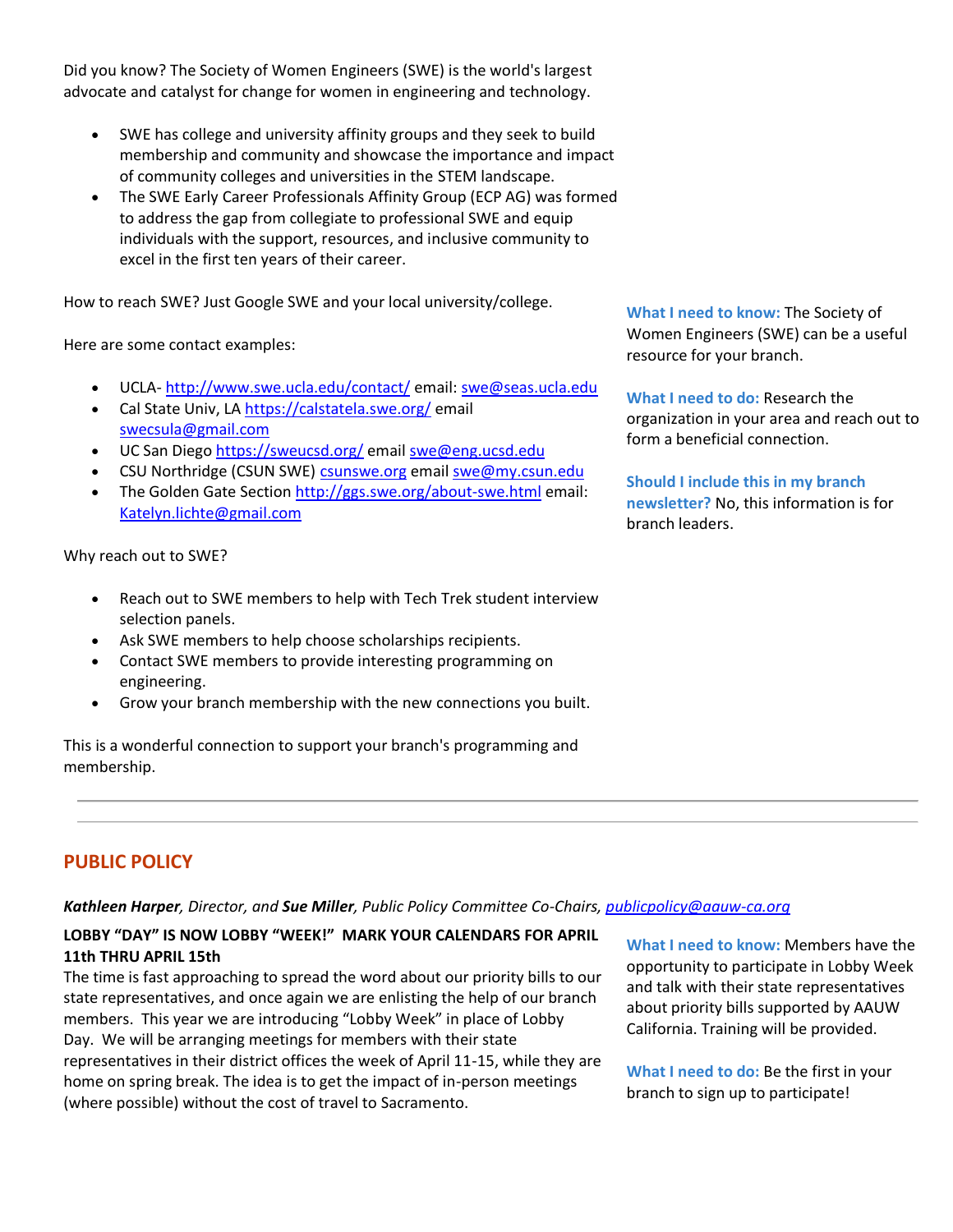We sent an email to all members fully explaining the process, but we are calling **Should I include this in my branch**  on branch leaders to encourage their members to participate and to lead by example by being the first to register.

If you are interested in participating in Lobby Week 2022, please complete a short survey **HERE**. Please note: you MUST complete the survey by February 28th in order to participate. In addition, there will once again be a mandatory training webinar; it will be on April 7th and you MUST attend the webinar in order to participate. Please register for the webinar [HERE.](https://bor.aauw-ca.org/sendy/l/eookH0PlDlBfYp3s1iFafA/1y06GWAfw08924kyagS1QkMw/dfgaPxvGJLz8aG3dBEde6A)

On a different note: Giving a head's up to save the date of March 19th for a Title IX 50th Anniversary virtual event presented by the Santa Clara County IBC. Please contact Marian Sacco at [Marian.sacco@gmail.com.](mailto:Marian.sacco@gmail.com)

#### **MARK YOUR CALENDARS:**

February 28th – Last day to register for Lobby Week April 7th – Mandatory webinar for Lobby Week April 11-15 – Lobby Week

## **SPEECH TREK**

*Marlene Cain, Speech Trek Program Director, [speechtrek@aauw-ca.org](mailto:speechtrek@aauw-ca.org)*



### **SPEECH TREK UPDATE: SUBMISSION DEADLINE EXTENDED!**

Speech Trek Chairs, please note the following:

- The deadline to submit your branch's first-place videos has been extended from March 1st to March 31st. (You may submit your firstplace video anytime up to March 31st.)
- If you have technical questions, please contact [webteam@aauw-ca.org.](mailto:webteam@aauw-ca.org)
- Semi-finals (judging of first-place videos) will take place in early April.
- Finals judging (selection of 1st, 2nd, and 3rd place in the state) will take place in mid-April.
- Top three videos will be showcased at the virtual Annual Event on April 30, 2022.
- Winners will be announced at the virtual Annual Event on April 30, 2022.
- If you are hosting an in-person event, AAUW California reminds you to follow the COVID 19 protocols in place at the time of your contest.

To all participating branches, Speech Trek Chairs, and committees: A BIG thank you for your dedication to AAUW California Speech Trek. You are leading a visionary program that launches tomorrow's leaders today!

**What I need to know:** The deadline to submit your first place Speech Trek videos has been extended to March 31st.

**What I need to do:** Consult the Speech Trek Toolkit **HERE** for details on submission.

**Should I include this in my branch newsletter?** No, this information is for branch leaders only.

**newsletter?** Yes, this is an important opportunity for your members.

.